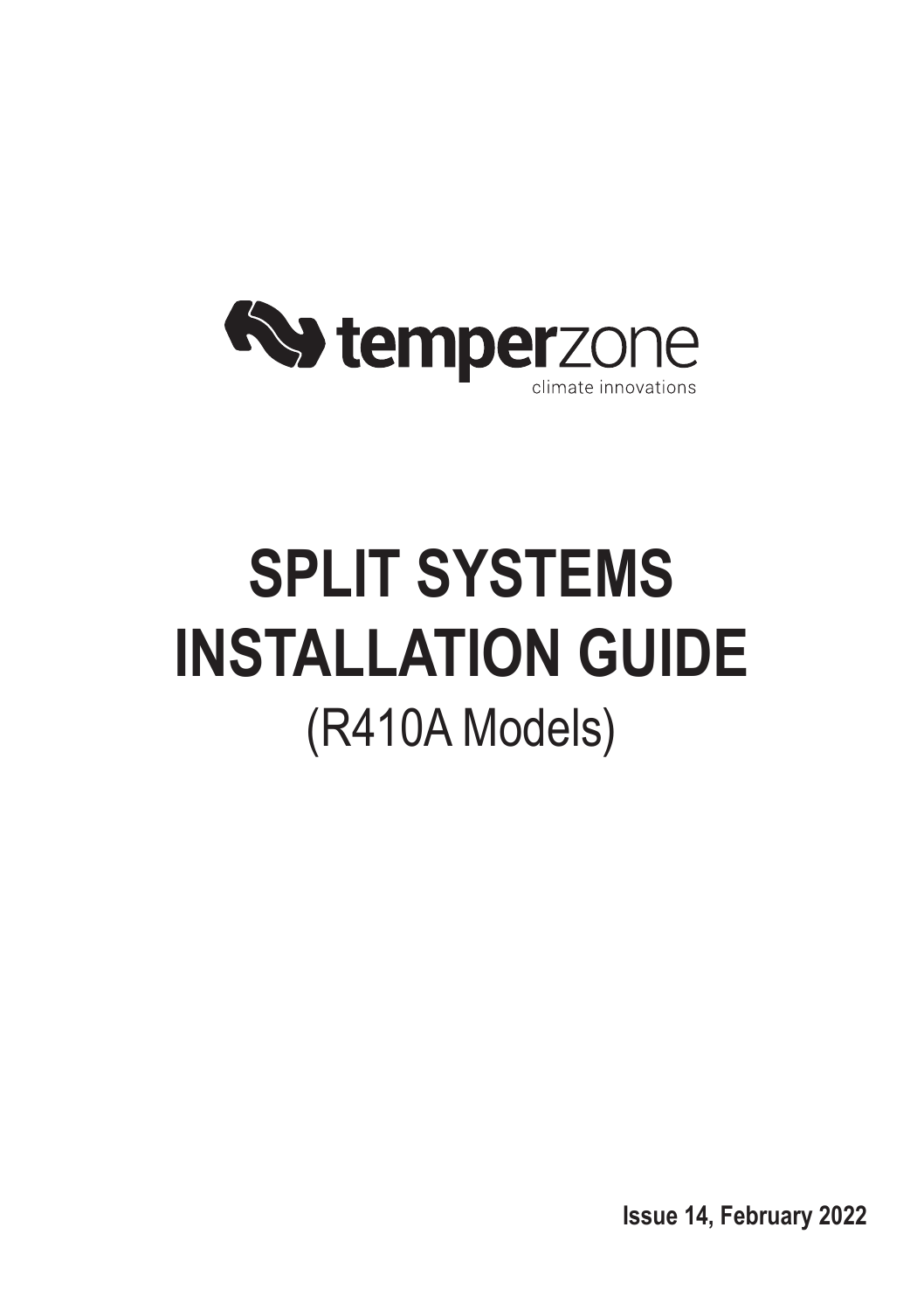# **INSTALLATION REQUIREMENTS**

# **1 Piping**

- i. Use clean sealed refrigeration grade piping.
- ii. Pipe to be cut ONLY with a pipe cutter.
- iii. Use long radius bends (2 x pipe dia.)
- iv. Insulate the suction (gas) line, seal all insulation joints and insulate the liquid lines on all units with EEV's in outdoor unit.
- v. By-flow type filter dryers may be fitted in the liquid line.
- vi. Include a process point on the interconnecting pipework.
- vii. Ensure all open pipe ends are sealed until the final connection is made.
- viii. Purge pipes using Nitrogen during brazing.
- ix. Immediately before removing any brazed seals on pipe stub connections of outdoor units, release any residual pressure using Schraeder valves provided on the pipework after the shut-off valves. **Warning**: Failure to do so may cause injury.

## **2 Oil Traps**

Oil traps must be fitted to vertical suction risers where outdoor unit is above indoor unit. Fit a trap at the bottom of the vertical rise and then at 8 m (maximum) intervals.



**3 Piping Insulation** 

**Suction Liquid**



## **4 Sizing of Extra Suction Accumulation**

Where extra suction accumulation is stipulated in Table 2 (p.9), it is because the total charge for the system pipe length exceeds the combined compressor shell and suction accumulator (if fitted) holding capacity.

#### There are alternative ways to provide extra accumulation;

- i. If an accumulator is fitted, remove and replace it with an accumulator one size larger. If there is insufficient room inside the Outdoor Unit, locate the replacement outside the unit.
- ii. Add an accumulator (in series or parallel with any existing accumulator) large enough to accomodate the additional charge at 60% full.

# Example:

 An additional accumulator is required for an ISD/OSA combination with an intended line length of over 30 m, where the additional charge rate is 100g/m.

Total line length: 40 m

Additional charge:  $10 \text{ m} \times 100 \text{ g} = 1000 \text{ g} = 1 \text{ kg}$ 

 Specific volume of refrigerant HFC-410A: 0.87 l/kg

| Volume required: | $1 \times 0.87$  | $= 1.45$ litres (i.e. 1450 ml) |
|------------------|------------------|--------------------------------|
|                  | $0.6$ (60% full) |                                |

The extra accumulator is unlikely to fit inside the unit so it will need locating outside. An accumulator with connections the same size as the suction line will be added and this will usually have more volume than is required.

# **5 Evacuation Procedure**

## *(Pre-Charged Outdoor Units)*

Evacuate the Indoor Unit plus interconnecting pipework to achieve a vacuum of 500 microns which is to be held for 15 mins. The use of an electronic vacuum gauge is essential for this exercise.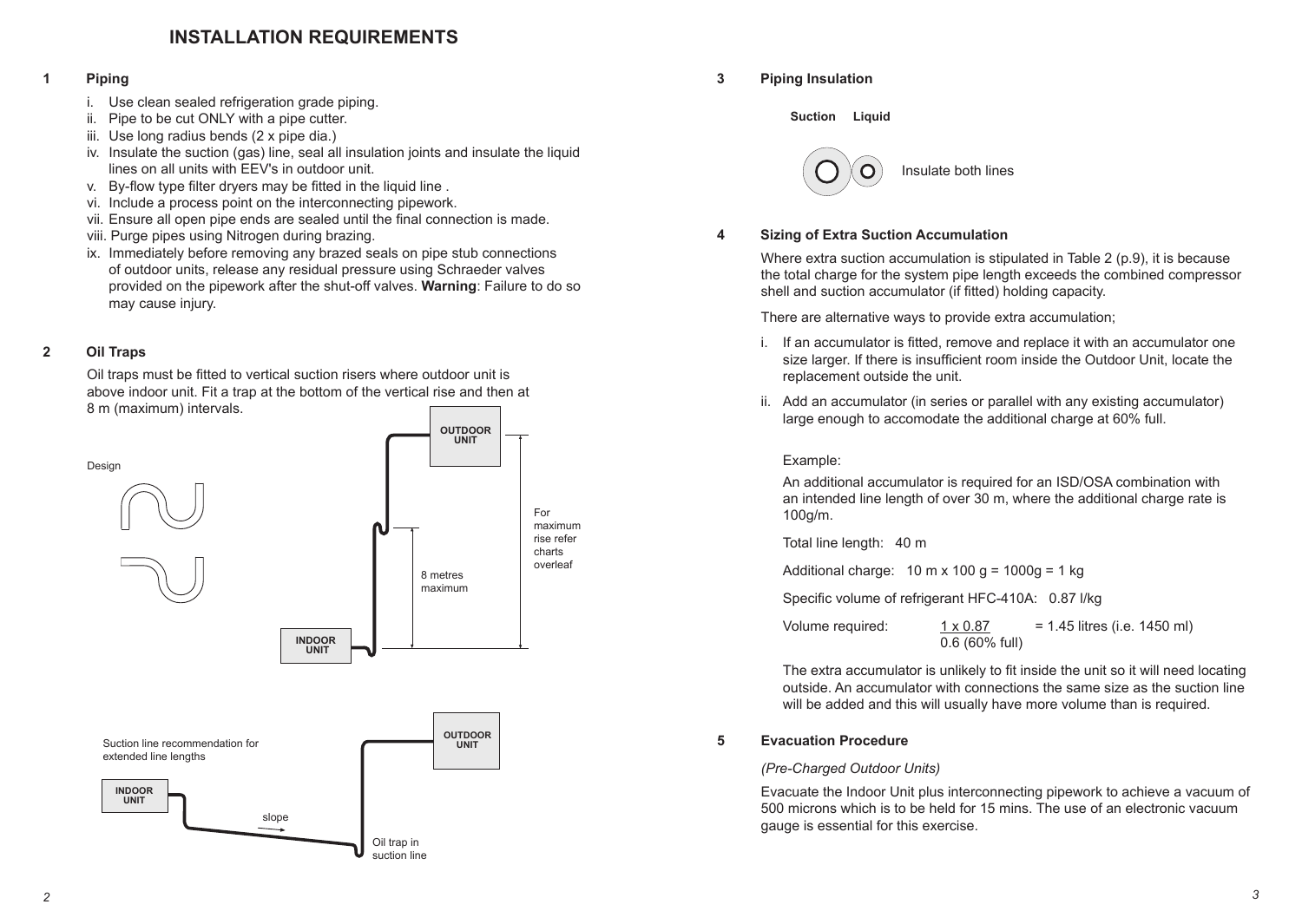# **6 Pre-Charged Units**

 Pre-charged condensing units include the Base Charge for the unit set plus charge sufficient for the line length shown in the tables and stated in the unit's installation instructions.

# **7 Refrigerant Charging**

 Refrigerant charge to be introduced as liquid only and by weight or volume (not by system pressure or sight glass). Sight glasses are not recommended because of flash gas in liquid line.

**temperzone** recommends accurate charging/adding of refrigerant using digital refrigeration scales (spring balance is not acceptable).

For units supplied pre-charged, the actual line length and the final charge is crucial to correct operation. If you fear some charge has been lost, recover all the existing charge and re-charge accurately.

## **8 Superheat**

On units without electronic expansion valves, superheat must be checked at the service valve on cooling cycle during commissioning. Ensure superheat is between 3°C to 5°C when the indoor air temperature is in the range 21°C to 27°C and the outdoor air temperature is in the range 24°C to 35°C.

If the conditions of the day do not allow this, use the heating cycle (on a reverse cycle unit) or other heat source to raise the indoor air temperature to about 24°C.

For further information on measuring Superheat, visit our website.

#### **9 Refrigerant Pipe Sizes**

 Suction/Liquid line sizes given in the following tables are interconnecting pipe sizes and are not necessarily the same size as the pipe stub connections exiting the Indoor or Outdoor unit.

 On any unit with variable capacity compressors, do not oversize the interconnecting piping as this will reduce the refrigerant velocities significantly with the associated danger of not returning the oil to the compressor.

#### **10 Oil**

Oil should be added on extended line lengths (refer tables overleaf). For compressors with a sight glass fitted, add oil to maintain the level in the sight glass after 15 minutes running time.

 Rotary compressors and some inverter compressors designed for R410A use polyvinylether oil (PVE). While it is acceptable to top up (max. 5%) with mineral oil or polyolester oil (POE) it is best practice to use PVE oil.

 Most scroll compressors designed for R410A use polyol ester oil (POE), typically *Emcarate RL22CF, RL32CF or RL32-3MAF* oil. Do not use mineral oil.

 Please refer to the unit specification data sheet to ensure the use of the correct oil.

### **11 Crankcase Heaters**

 Crankcase heaters are fitted to all compressors. Disconnect the crankcase heater if the total line length is less than 8 m.

## **12 Pipe Length Capacity Loss**

 Maximum line lengths given represent **actual** measured line length between Indoor and Outdoor units. The **equivalent** line length is significantly more than actual line length because it includes an allowance for bends and vertical piping. Use the equivalent line length when calculating pressure losses or performance losses.

#### **13 Commissioning**

 Each outdoor unit is supplied with a Commissioning Sheet to assist installers completing the Start Up Procedure outlined in the *Installation & Maintenance* pamphlet. The sheet includes a pulley adjustment guide for belt driven indoor units if applicable. We recommend you complete the form, send a copy to **temperzone** and keep the original yourself for possible future reference.

# **14 Manufacturer's Note**

 The manufacturer reserves the right to make changes at any time without notice or obligation. Should any instruction in this guide conflict with any *Installation & Maintenance* pamphlet supplied with a unit, then the most recently dated publication should be considered correct.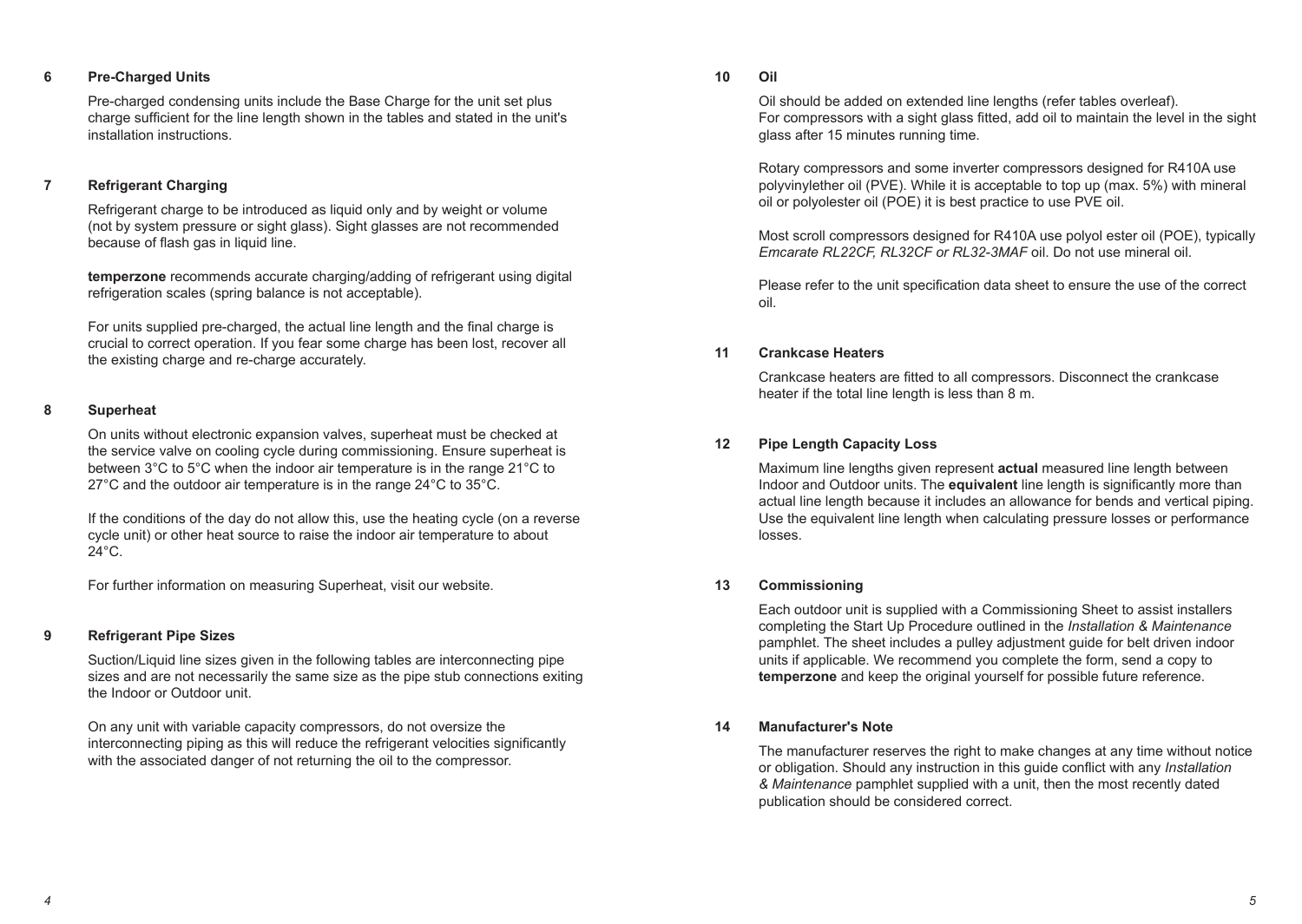# **Table 1 SPLIT SYSTEM PIPING REQUIREMENTS** (Units Supplied Pre-Charged )

|               |                         | <b>Standard Unit Limitations</b> |        | Maximum Vertical Separation<br>Refrigerant Charging |                                                  |                                           |                                                   |                                                             | Oil Charging           |                               |                             |
|---------------|-------------------------|----------------------------------|--------|-----------------------------------------------------|--------------------------------------------------|-------------------------------------------|---------------------------------------------------|-------------------------------------------------------------|------------------------|-------------------------------|-----------------------------|
| Model         | Compressor              | Suction                          | Liauid | Max. Line<br>Length<br>m                            | <b>Outdoor Unit</b><br>above<br>Indoor Unit<br>m | Indoor Unit<br>above<br>Outdoor Unit<br>m | Precharge for<br>10m Line Length<br>(R410A)<br>kg | Additional<br>Charge for Pipe<br>Line Length g/m<br>(R410A) | Add Oil<br>Beyond<br>m | <b>Additional Oil</b><br>ml/m | Oil Type                    |
| OSA 66RKS     | Scroll ZP24 KSE-PFZ     | 16                               | 9.5    | 40                                                  | 20                                               | 20                                        | 3.15                                              | 50                                                          | None up to 40          |                               | POE 32-3MAF (or equivalent) |
| OSA 87RKS     | Scroll ZP31KSE-PFZ      | 16                               | 9.5    | 40                                                  | 20                                               | 20                                        | $3.65***$                                         | 50                                                          | None up to 40          |                               | POE 32-3MAF (or equivalent) |
| OSA 116RKSG*  | Scroll ZPD42 KSE-PFZ    | 16                               | 9.5    | 60                                                  | 20                                               | 20                                        | $4.45*$                                           | 50                                                          | 40                     | $10$ ml/m                     | POE 32-3MAF (or equivalent) |
| OSA 116RKTG*  | Scroll ZPD42 KSE        | 16                               | 9.5    | 60                                                  | 20                                               | 20                                        | $4.45*$                                           | 50                                                          | 40                     | $10$ ml/m                     | POE 32-3MAF (or equivalent) |
|               | Scroll ZPD51 KCE-PFZ    | 16                               | 9.5    | 20                                                  | 20                                               | 20                                        | $4.50**$                                          | 50                                                          |                        | None up to 20                 | POE 32-3MAF (or equivalent) |
| OSA 141RKSG** |                         | 19                               | 9.5    | 60                                                  | 20                                               | 20                                        | $4.50**$                                          | 50                                                          | 40                     | $10$ ml/m                     | POE 32-3MAF (or equivalent) |
| OSA 141RKTG** | Scroll ZPD51 KSE        | $16\,$                           | 9.5    | 20                                                  | 20                                               | 20                                        | $4.50**$                                          | 50                                                          |                        | None up to 20                 | POE 32-3MAF (or equivalent) |
|               |                         | 19                               | 9.5    | 60                                                  | 20                                               | 20                                        | $4.50**$                                          | 50                                                          | 40                     | $10$ ml/m                     | POE 32-3MAF (or equivalent) |
| OSA 164RKTG   | Scroll ZPD61 KCE        | 19                               | 9.5    | 60                                                  | 20                                               | 20                                        | 5.70                                              | 50                                                          | 40                     | $10$ ml/m                     | POE 32-3MAF (or equivalent) |
| OSA 184RKTF   | Scroll ZPV038           | 19                               | 9.5    | 60                                                  | 20                                               | 20                                        | 5.95                                              | 50                                                          | 40                     | $10$ ml/m                     | POE 32-3MAF (or equivalent) |
| OSA 194RKTG   | Scroll ZPD72 KCE        | 19                               | 9.5    | 60                                                  | 20                                               | 20                                        | 6.50                                              | 50                                                          | 40<br>$10$ ml/m        |                               | POE 32-3MAF (or equivalent) |
| OSA 224RKTF   | Scroll DA550A3F-11MD1   | 22                               | 13     | 60                                                  | 20                                               | 20                                        | 10.50                                             | 100                                                         | 40                     | $20$ ml/m                     | POE 32-3MAF (or equivalent) |
| OSA 224RKTG   | Scroll ZPD83 KCE        | 22                               | 13     | 60                                                  | 20                                               | 20                                        | 10.50                                             | 100                                                         | 40                     | $20$ ml/m                     | POE 32-3MAF (or equivalent) |
| OSA 294RKTF   | Scroll ANB66FVAMT       | 28                               | 13     | 90                                                  | 20                                               | 20                                        | 11.90                                             | 100                                                         | 40                     | $20$ ml/m                     | PVE FVC68D (or equivalent)  |
| OSA 294RKTG   | Scroll ZPD104           | 28                               | 13     | 90                                                  | 20                                               | 20                                        | 13.00                                             | 100                                                         | 40                     | $20$ ml/m                     | POE 32-3MAF (or equivalent) |
| OSA 324RKTF   | Scroll ANB78FVAMT       | 28                               | 13     | 90                                                  | 20                                               | 20                                        | 13.10                                             | 100                                                         | 40                     | $20$ ml/m                     | PVE FVC68D (or equivalent)  |
| OSA 324RKTG   | Scroll<br>ZPD122KCE-TFD | 28                               | 13     | 90                                                  | 20                                               | 20                                        | 12.50                                             | 100                                                         | 40                     | $20$ ml/m                     | POE 32-3MAF (or equivalent) |

| <b>Estimating Effective Line Length for Performance Loss</b>                                                                                                                                           | Suction Line Bend | Equivalent Pipe Length | Standard Unit Limitations allow the unit to be installed without                          |
|--------------------------------------------------------------------------------------------------------------------------------------------------------------------------------------------------------|-------------------|------------------------|-------------------------------------------------------------------------------------------|
| When calculating performance losses for long line lengths allowances must be made for bends in the pipework.                                                                                           | 16 mm             | 0.30 <sub>m</sub>      | any extra protection other than adjustment of the refrigeration<br>gas and/or oil charge. |
| The tabled data (right) is based on Long Radius 90° bends (2 x pipe dia.).<br>Add this allowance for every bend to the total line length to calculate an 'effective' line length for performance loss. | $19 \text{ mm}$   | $0.42 \text{ m}$       |                                                                                           |
| No allowance has been included for any effect from vertical lift.                                                                                                                                      | $22 \text{ mm}$   | 0.50 <sub>m</sub>      |                                                                                           |
|                                                                                                                                                                                                        | 28 mm             | 0.61 m                 |                                                                                           |
|                                                                                                                                                                                                        | 35 mm             | $0.76$ m               |                                                                                           |

\* For ISDL/OSA 116 combinations deduct 0.7kg when 10m or less.

\*\* For ISU/OSA 141 combinations deduct: 0.5kg when 10m or less; or 0.75kg when 5m or less.

 $6$   $\hbox{''''''}$  For ISDL/USA 87 combinations deduct 0.5kg when 10m or less.  $\hbox{''}$ \*\*\* For ISDL/OSA 87 combinations deduct 0.5kg when 10m or less.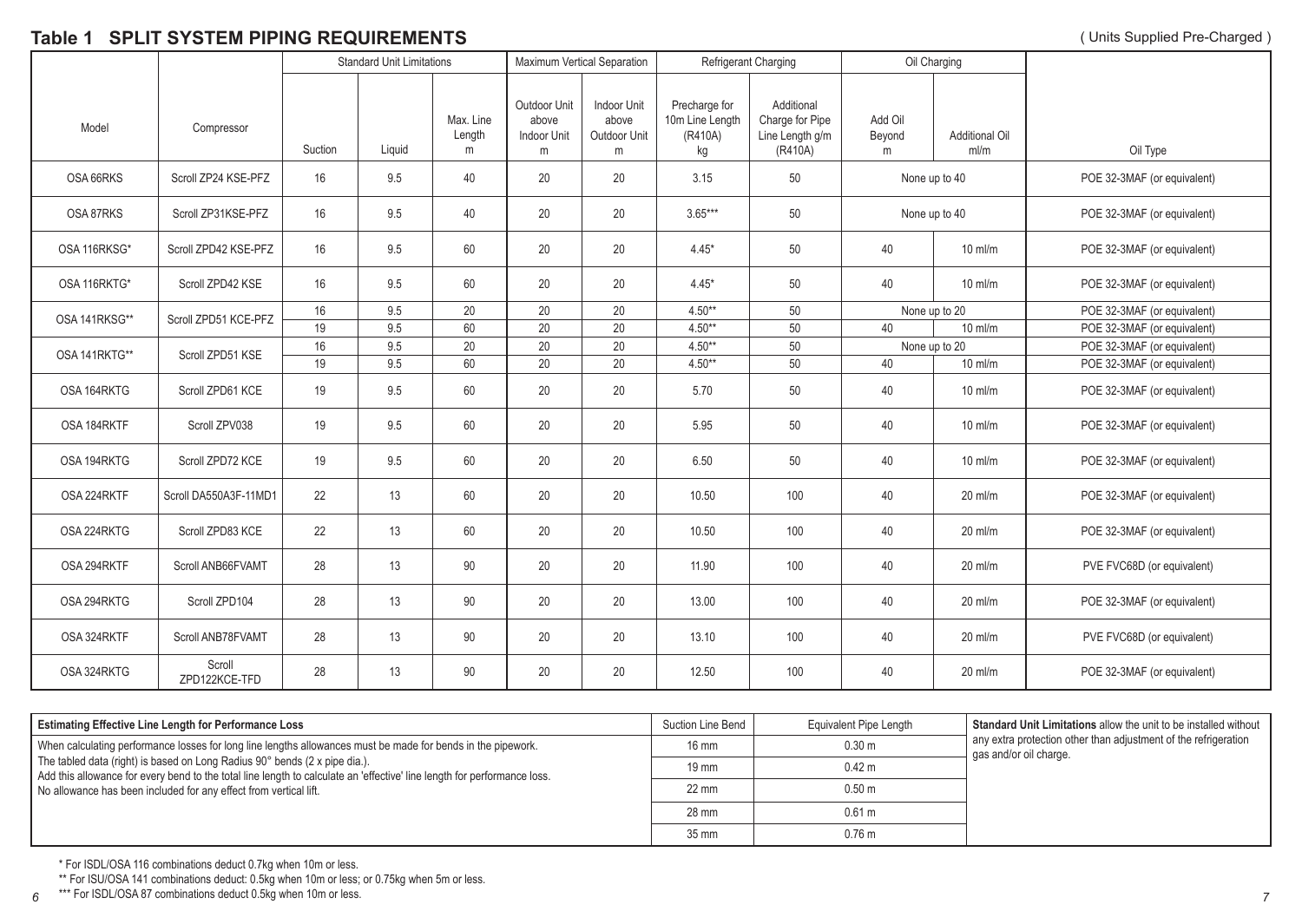# **Table 2 SPLIT SYSTEM PIPING REQUIREMENTS**

|                                                                                                                                                                                                        |                                   |         | <b>Standard Unit Limitations</b> |                    | Common to Both Standard &                  |                                             |                                      | <b>Extended Line Lengths</b>                |                                              |                        |                                                                                                                                                         |                                                                            | <b>Extended Line Lengths</b>            |                                                                                                                                                  |
|--------------------------------------------------------------------------------------------------------------------------------------------------------------------------------------------------------|-----------------------------------|---------|----------------------------------|--------------------|--------------------------------------------|---------------------------------------------|--------------------------------------|---------------------------------------------|----------------------------------------------|------------------------|---------------------------------------------------------------------------------------------------------------------------------------------------------|----------------------------------------------------------------------------|-----------------------------------------|--------------------------------------------------------------------------------------------------------------------------------------------------|
|                                                                                                                                                                                                        |                                   |         |                                  |                    | Approximate<br>Maximum Vertical Separation |                                             |                                      | Refrigerant Charging<br>Oil Charging        |                                              |                        |                                                                                                                                                         |                                                                            |                                         |                                                                                                                                                  |
| Model                                                                                                                                                                                                  | Compressor                        |         |                                  | Max Line<br>Length | Performance<br>Loss<br>(Cooling Cycle)     | Outdoor Unit<br>above<br><b>Indoor Unit</b> | Indoor Unit<br>above<br>Outdoor Unit | Precharge<br>for 10m Line<br>Length (R410A) | Additional<br>Charge for Pipe<br>Line Length | Add Oil<br>Beyond      | <b>Additional Oil</b>                                                                                                                                   |                                                                            | Maximum<br>Line Length<br>when Extended |                                                                                                                                                  |
|                                                                                                                                                                                                        |                                   | Suction | Liquid                           | m                  | % per 10m                                  | m                                           | m                                    | kg                                          | g/m                                          | m                      | ml/m                                                                                                                                                    | Oil Type                                                                   | m                                       | <b>Additional Requirements</b>                                                                                                                   |
| OSA 310RKTB                                                                                                                                                                                            | Scroll ZP57K3E (x2)               | 22(x2)  | 13(x2)                           | 60                 | 2.10                                       | 20                                          | 20                                   | 6.6 per system                              | 100                                          | 40                     | 20                                                                                                                                                      | POE                                                                        | 60                                      |                                                                                                                                                  |
| OSA 310RKTBG                                                                                                                                                                                           | Scroll ZP57K3E<br>Scroll ZPD67KCE | 22(x2)  | 13(x2)                           | 60                 | 2.10                                       | 20                                          | 20                                   | 6.6 per system                              | 100                                          | 40                     | 20                                                                                                                                                      | POE                                                                        | 60                                      |                                                                                                                                                  |
| OSA380RKTB                                                                                                                                                                                             | Scroll ZP67KCE (x2)               | 22(x2)  | 13(x2)                           | 60                 | 2.10                                       | 20                                          | 20                                   | 6.55 per system                             | 100                                          | 40                     | 20                                                                                                                                                      | <b>POE</b>                                                                 | 60                                      |                                                                                                                                                  |
| OSA380RKTBG                                                                                                                                                                                            | Scroll ZP67KCE<br>Scroll ZPD67KCE | 22(x2)  | 13(x2)                           | 60                 | 2.10                                       | 20                                          | 20                                   | 6.55 per system                             | 100                                          | 40                     | 20                                                                                                                                                      | POE                                                                        | 60                                      |                                                                                                                                                  |
| OSA 465RKTB                                                                                                                                                                                            | Scroll ZP83KCE (x2)               | 22(x2)  | 13(x2)                           | 30                 | 2.10                                       | 20                                          | 20                                   | 7.6 per system                              | 100                                          | 40                     | 20                                                                                                                                                      | POE                                                                        | 60                                      | Extra Suction Accumulation (c/w<br>accumulator heater) required<br>to be fitted. Compressors and<br>accumulators must be fitted with<br>heaters. |
| OSA 465RKTB                                                                                                                                                                                            | Scroll ZP83KCE (x2)               | 22(x2)  | 13(x2)                           | 60                 | 2.10                                       | 20                                          | 20                                   | 7.6 per system                              | 100                                          | 40                     | 20                                                                                                                                                      | POE                                                                        | 60                                      |                                                                                                                                                  |
| from serial number<br>800,000                                                                                                                                                                          |                                   | 28(x2)  | 13(x2)                           | 90                 | 0.75                                       | 20                                          | 20                                   | 7.6 per system                              | 100                                          | 40                     | 20                                                                                                                                                      | POE                                                                        | 90                                      | As per "Extra Suction" below.                                                                                                                    |
|                                                                                                                                                                                                        |                                   | 28(x2)  | 13(x2)                           | 60                 | 1.50                                       | 20                                          | 20                                   | 10.3 per system                             | 100                                          | 40                     | 20                                                                                                                                                      | POE                                                                        | 60                                      |                                                                                                                                                  |
| OSA 570RKTB                                                                                                                                                                                            | Scroll ZP103KCE (x2)              | 35(x2)  | 13(x2)                           | 90                 | 0.70                                       | 20                                          | 20                                   | 10.3 per system                             | 100                                          | 40                     | 20                                                                                                                                                      | POE                                                                        | 90                                      | As per "Extra Suction" below.                                                                                                                    |
| OSA 570RKTBG<br>(Eco)                                                                                                                                                                                  | Scroll ZP104KCE +<br>ZPD104KCE    | 28(x2)  | 13(x2)                           | 60                 | 1.50                                       | 20                                          | 20                                   | 10.3 per system                             | 100                                          | 40                     | 20                                                                                                                                                      | POE                                                                        | 90                                      | As per "Extra Suction" below for<br>line lengths over 60m.                                                                                       |
|                                                                                                                                                                                                        |                                   | 28(x2)  | 13(x2)                           | 60                 | 1.50                                       | 20                                          | 20                                   | 12.5 per system                             | 100                                          | 40                     | 20                                                                                                                                                      | POE                                                                        | 60                                      |                                                                                                                                                  |
| OSA 670RKTB                                                                                                                                                                                            | Scroll ZP120KCE (x2)              | 35(x2)  | 13(x2)                           | 90                 | 0.70                                       | 20                                          | 20                                   | 12.5 per system                             | 100                                          | 40                     | 20                                                                                                                                                      | POE                                                                        | 90                                      | As per "Extra Suction" below.                                                                                                                    |
| OSA 670RKTBG<br>(Eco)                                                                                                                                                                                  | Scroll ZP122KCE +<br>ZPD122KCE    | 28(x2)  | 13(x2)                           | 60                 | 1.50                                       | 20                                          | 20                                   | 12.5 per system                             | 100                                          | 40                     | 20                                                                                                                                                      | POE                                                                        | 90                                      | As per "Extra Suction" below for<br>line lengths over 60m.                                                                                       |
| OSA 840RKTB                                                                                                                                                                                            | Scroll                            | 35(x2)  | 16(x2)                           | 50                 | 2.00                                       | 20                                          | 20                                   | 12.3 per system                             | 170 per system                               | 40                     | 30                                                                                                                                                      | POE                                                                        | $90\,$                                  | Extra Suction Accumulation (c/w<br>accumulator heater) required<br>to be fitted. Compressors and<br>accumulators must be fitted with             |
|                                                                                                                                                                                                        | SH161 (x2)                        | 41 (x2) | 16(x2)                           | 50                 | 0.80                                       | 20                                          | 20                                   | 12.3 per system                             | 170 per system                               | 40                     | 30                                                                                                                                                      | POE                                                                        | 90                                      | heaters.<br>For the sizing of extra suction<br>accumulation please refer to clause 4<br>on page 3 of this document.                              |
| OSA 840RKTBG<br>(Eco)                                                                                                                                                                                  | Scroll ZP154KCE +<br>ZPD154KCE    | 35(x2)  | 16(x2)                           | 50                 | 2.00                                       | 20                                          | 20                                   | 12.3 per system                             | 170 per system                               | 40                     | 30                                                                                                                                                      | POE                                                                        | 90                                      | As per "Extra Suction" above for<br>line lengths over 60m.                                                                                       |
|                                                                                                                                                                                                        | Scroll ZP182 (x2)                 | 35(x2)  | 16(x2)                           | 50                 | 2.00                                       | $20\,$                                      | $20\,$                               | 14.4 per system                             | 170 per system                               | 40                     | $30\,$                                                                                                                                                  | POE                                                                        | 90                                      | As per "Extra Suction" above.                                                                                                                    |
| OSA 950RKTB                                                                                                                                                                                            | Scroll ZP180 (x2)                 | 41(x2)  | 16(x2)                           | 50                 | 0.80                                       | 20                                          | 20                                   | 14.4 per system                             | 170 per system                               | 40                     | 30                                                                                                                                                      | <b>POE</b>                                                                 | 90                                      |                                                                                                                                                  |
| OSA 950RKTBG<br>(Eco)                                                                                                                                                                                  | Scroll ZP182KCE +<br>ZPD182KCE    | 35(x2)  | 16(x2)                           | 50                 | 2.00                                       | 20                                          | 20                                   | 14.4 per system                             | 170 per system                               | 40                     | 30                                                                                                                                                      | POE                                                                        | 90                                      | As per "Extra Suction" above for<br>line lengths over 60m.                                                                                       |
| <b>Estimating Effective Line Length for Performance Loss</b>                                                                                                                                           |                                   |         |                                  |                    |                                            |                                             |                                      | Suction Line Bend                           |                                              | Equivalent Pipe Length |                                                                                                                                                         | Standard Unit Limitations allow the unit to be installed without any extra |                                         |                                                                                                                                                  |
| When calculating performance losses for long line lengths allowances must be made for bends in the pipework.                                                                                           |                                   |         |                                  |                    |                                            |                                             | 28 mm                                |                                             | 0.61 m                                       |                        | protection other than adjustment of the refrigeration gas and/or oil charge.<br>Extended Line Lengths require adjustment to oil charge, refrigerant gas |                                                                            |                                         |                                                                                                                                                  |
| The tabled data (right) is based on Long Radius 90° bends (2 x pipe dia.).<br>Add this allowance for every bend to the total line length to calculate an 'effective' line length for performance loss. |                                   |         |                                  |                    |                                            | 35 mm                                       |                                      | 0.76 m                                      |                                              |                        |                                                                                                                                                         |                                                                            |                                         |                                                                                                                                                  |
|                                                                                                                                                                                                        |                                   |         |                                  |                    |                                            |                                             | 41mm                                 |                                             | 0.80 <sub>m</sub>                            |                        | charge and the additional requirements listed above.                                                                                                    |                                                                            |                                         |                                                                                                                                                  |